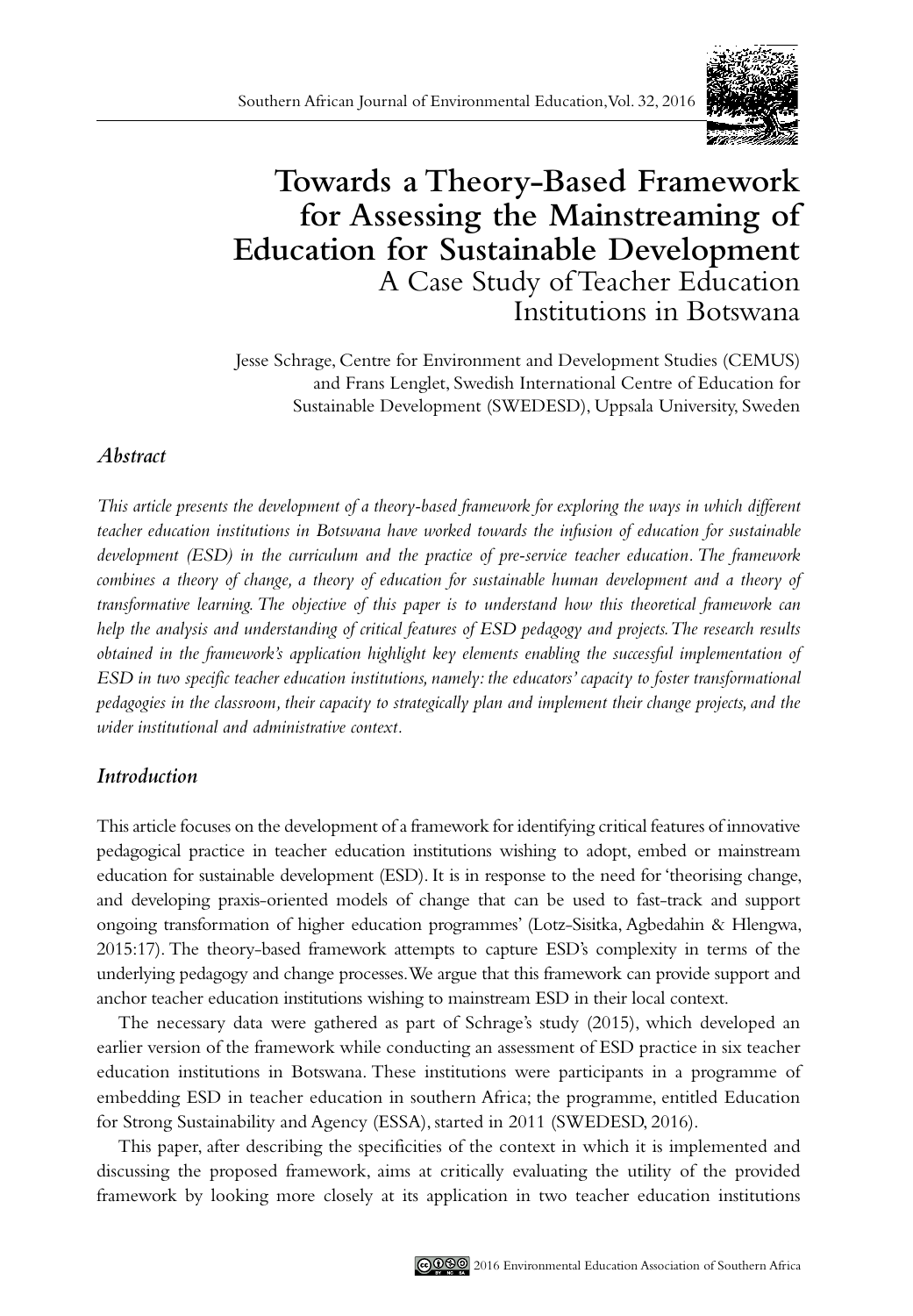selected from the original data set. Through this, the paper identifies the potential strengths and limitations of its use.

#### *Background: ESD in Botswana*

Before turning to a discussion of the framework's application in assessing ESD-related change projects in teacher education institutions in Botswana, a brief description of the official ESD context in that country is warranted. Since 1994, the government of Botswana has recognised the importance of environmental and sustainability education. At this time, the National Education Commission stressed the necessity to teach and infuse the curriculum with the concept of environmental education (EE) (Government of Botswana, 1994). The policy required both serving teachers and pre-service teachers to be introduced to EE (Ketlhoilwe, 2007) with the aim of affecting a change in attitudes and increased civic participation of their students (Government of Botswana, 1994).

Today, the implementation of EE at a national level is guided by the National Environmental Education Strategy and Action Plan documents (Government of Botswana, 2007, 2014). Its aim is:

to develop a society that is aware of and concerned about the environment and its associated problems; a society which has the knowledge, skills, attitudes, motivation and commitment to work individually and collectively towards solving current problems and preventing new ones. (Government of Botswana, 2014:1)

The extent to which the implementation of EE in Botswana has been successful has been the subject of much scrutiny. A study by Ketlhoilwe (2003), focusing on education officers and school heads, argues that EE suffered from conceptual vagueness and misconceptions. Mosothwane and Ndwapi (2012) explain that, at the time of their study, EE was still not embedded into the teacher education programme at the national level, so teachers did not feel equipped to explain environmental issues to children. Nkambwe and Essilfie (2012) and Tsayang and Kabita (2013) elaborated and showed that there is still a limited understanding of what EE and ESD mean both in conceptual and practical terms for teachers and teacher trainers in Botswana.

It is against this background of a relatively favourable and conducive policy climate, combined with serious limitations in the way in which policy intentions are operationalised and implemented at the level of teacher education institutions and schools, that in 2011 all teacher education institutions in Botswana were encouraged to participate in the ESSA programme and to undertake ESD-related change projects in their home institution.

The ESSA programme was initiated through a partnership between the Swedish International Centre of Education for Sustainable Development (SWEDESD) at Uppsala University, the SADC Regional Environmental Education Programme (SADC-REEP), 42 university-based teacher education departments and stand-alone teacher education institutions in southern Africa, and Jönköping University in Sweden. The programme's aim was to support 'teacher educators and their institutions to introduce innovative methods and relevant content related to education for sustainable development in their syllabuses and working practices'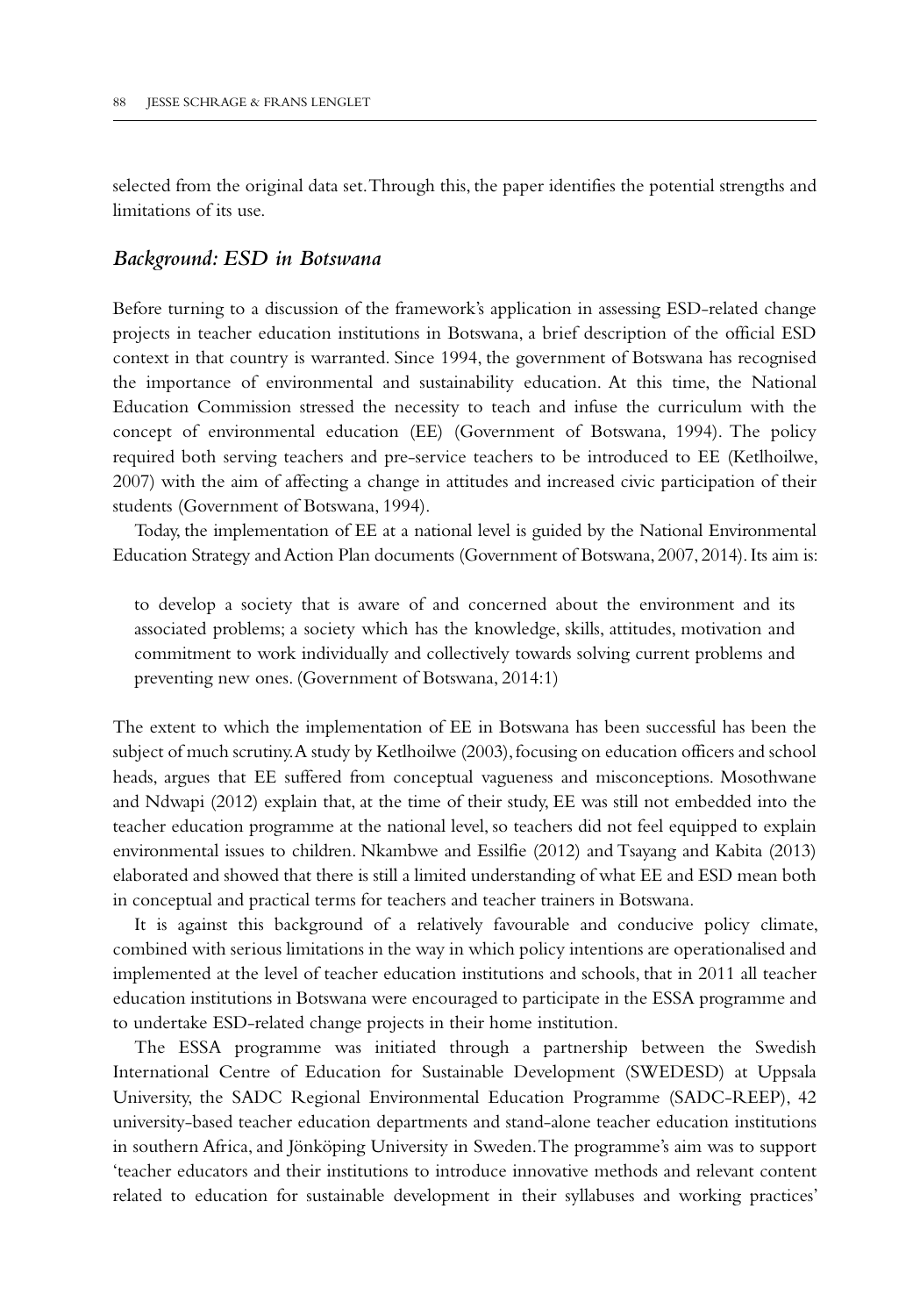(SWEDESD, 2016:1). The programme wished to encourage institutional change by enabling the creation of structures and policies for embedding sustainable development in the classroom. The programme addressed heads of teacher education institutions as well as teacher educators in order to achieve synchronisation between policy and practice.

The programme relied on the development and implementation of 'change projects', initiated by teacher educators in their home institutions, as a way of creating momentum for institutional change with regard to ESD assimilation at the national level. The change projects aimed at mainstreaming ESD in the curriculum and pedagogical practice of teacher educators. The ESD-inspired curriculum and practice were expected to affect the competences of the (pre-service teacher) students, and subsequently affect their actual performance in the schools where they would be posted. The change projects were a way for the participating teacher educators to develop a deeper understanding of ESD as their project was applied to the local needs and contexts of their home institutions.

## *Theoretical Framework*

The framework for this paper was developed through identifying the elements that support or inhibit ESD's mainstreaming in educational institutions. The framework builds on an understanding of institutional change by combining three theoretical constructs. In this case, the institutional change concerns the introduction of ESD (its content and methods) in teacher training institutions. Connell and Klem (2000) explain that projects in a formal education context, such as the cases presented here, are by their nature complex and dynamic. Therefore, determining their effects and impacts requires a theoretical framework that is sensitive to a variety of elements including, among others: the way ESD is understood by individual instructors or administrators; the nature of the change project itself; the context in which the change project is implemented; the practices that are being targeted for change; and the wider administrative or institutional context. To capture this complexity, a combined set of different lenses is required.

The theoretical framework developed for this paper comprises three conceptual lenses: a theory of change (TOC), a theory of education for sustainable human development (TESHD) and a theory of transformative learning (TTL). The TOC helps with (a) understanding the conditions and processes that lead to the formulation and implementation of a change project, and (b) explaining how certain internal and contextual drivers are likely to affect its outcome. It helps to trace and manage the path taken by an entity in relation to the goal it has set for itself. The second lens, the TESHD, looks at how certain educational practices can lead to greater agency in learners, what Tilbury (2011) called 'learning to respond' – one of ESD's central learning objectives. The TESHD gives insights into the pedagogical practices that support ESD with a special focus on dialogue and deliberation. Finally, the TTL goes one step further and elucidates how certain ESD-related practices can lead towards a new understanding of complex, interconnected and wicked sustainability issues.

Together, the three theories, which are described in greater detail below, combine to form a dynamic evaluation framework. They can be used differentially, depending on the characteristics of the stakeholders involved in the change project/s and their particular circumstances. For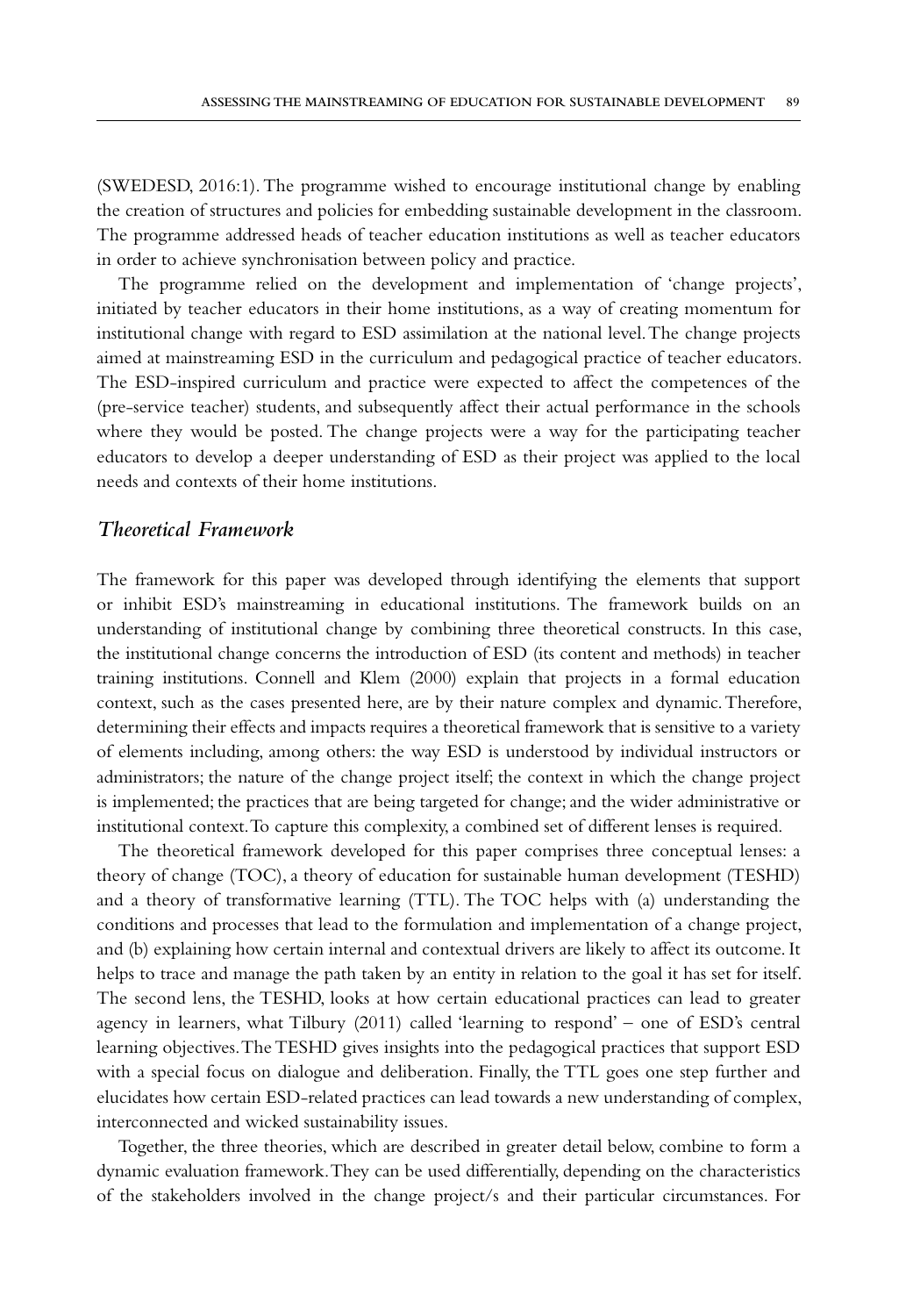example, when gathering data for the research reported in Schrage's study (2015), the TOC was exclusively used in relation to the change project coordination teams. It brought out the complexity and dynamic nature of the purported change. The TESHD and the TTL guided the data collection with both student-teachers and teacher-instructors in order to understand the pedagogical content of the ESD-related change projects from a variety of perspectives. Crucially, these two last theoretical frames provided support for the articulation of ESD in the classroom.

#### **Theory of change**

The TOC used in this study is associated with programme and project evaluation, and informed social action. It was devised for the evaluation of complex community initiatives and originated with the work of Fulbright-Anderson, Kubisch and Connell (1998). They propose a guiding framework (a pathway) to discuss the sequence of events that leads to a particular desired outcome. This TOC has been applied in assessing educational reform in a variety of contexts, such as Mathematics and Science (Connolly & Seymour, 2009); early childhood and community school linkages (Geiser, Rollins & Blank, 2013); and district-wide and school reform initiatives (Fullan, 2006; Gambone, Klem, Moore & Summers, 2001). Connell and Klem (2000) argue that the TOC helps in the planning and assessment of education reform initiatives in an urban environment. It helps in making the reform plans more relevant and sensitive to local realities, as well as in building a local knowledge base and enabling evaluation that is more rigorous and timely. It fosters the creation of collective ownership, which is necessary for the project to be driven forward (Fullan, 2006).

Despite its wide application, the TOC approach suffers from conceptual shortcomings: the concept does not prescribe specific evaluative methods, or the way the theories of change are articulated, or indicate who the TOC's 'owners' are (Blamey & Mackenzie, 2007; Sullivan & Stewart, 2006). TOCs have been formulated and implemented in a wide variety of ways (Mason & Barnes, 2007). There are, however, certain points of connection and similarities between the varieties of TOC that have been developed. Vogel (2012b:2), for example, explains that the development of a TOC is based on deliberations among the members of a change project team about, inter alia:

- The **context** of the initiative (including social, political and environmental conditions) and the current state of the problem/issue the change project is addressing, as well as the actors able to influence change;
- The **long-term change** that the initiative seeks to support (and for whose ultimate benefit);
- The **sequence of events** (either anticipated or required) expected to lead to the desired long-term outcome/s; and
- The **assumptions** about how these changes might happen, and the contextual conditions that may affect whether the activities and outputs are appropriate for influencing the desired changes in this context.

This approach starts with an analysis of the context (a baseline of the situation), the issue(s) needing to be addressed, and an identification of the drivers (actors, networks, stakeholders)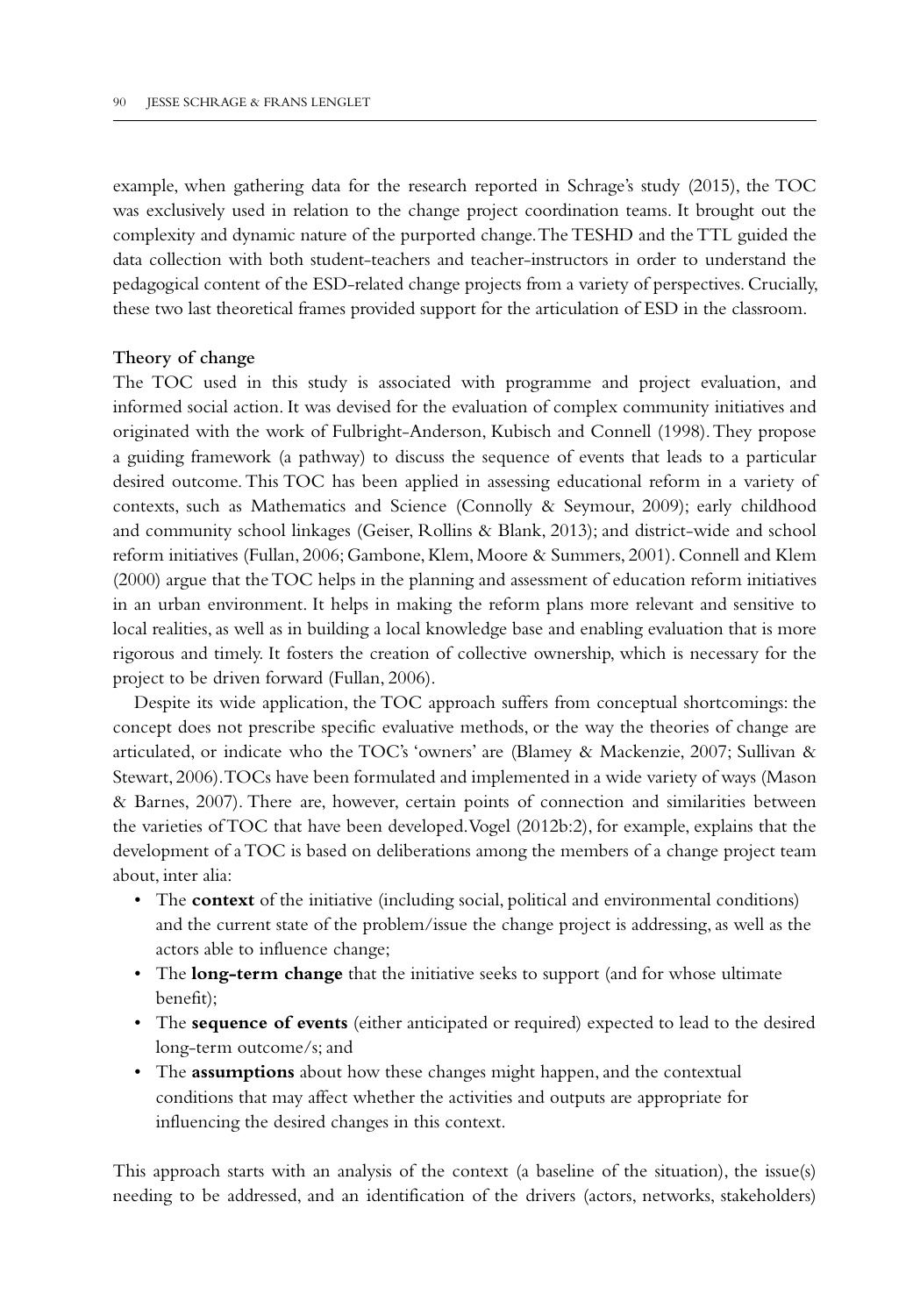that are or can become involved in the project. This first step provides the justification for the TOC to be developed, and enables the identification of the landscape which the stakeholders will be navigating (Sullivan & Stewart, 2006). The next step is for the project team to state the desired long-term change to be accomplished by the initiative. This, Vogel (2012b:12) argues, is 'intended to provide conceptual clarity about the realistic long-term impact to guide the project team'. It helps to articulate how the baseline situation will be changed. Thirdly, with the long-term vision in mind, the project team will express the change process as a series of events and identify the different short and medium-term changes needed. This will enable the determination of how shifts in knowledge, attitude and skills will lead to the intended change in practices or policies (2012b:12). In this exercise, it is crucial to identify the outcome indicators that the TOC will be measured against, as well as the target actors and a timeline of how/when the shift is estimated to occur (Judge & Bauld, 2001). The fourth and maybe most important step, requires that the project team explicitly state the assumptions underlying the project. Assumptions are understood as 'the values, beliefs, norms and ideological perspectives, both personal and professional, that inform the interpretations that teams and stakeholders bring to bear on a programme' (Vogel, 2012a:26). Due to their nature, making assumptions explicit is difficult. But doing so should improve the way the TOC is articulated (Gambone *et al.*, 2001).

The capacity for implementing a change project is another crucial aspect. According to Vogel (2012b) the development of a capacity for outlining a TOC for a given initiative within an organisation or group of individuals will allow them to better understand and respond to an issue. In the context of this article, this relates to the capacity of the ESD-related change project teams or coordinators at particular teacher education institutions to successfully put into practice the wider vision set by the ESSA programme. The capacity development of teacher educators should aim at strengthening their professional capacity in terms of: (a) developing and articulating a change project in their institutions, and (b) developing their understanding of the concept of ESD and its practical in-class application**.** 

#### **Theory of education for sustainable human development**

In reviewing the concepts of functionings, capabilities and agency, as originally outlined by Sen (1989), Landorf, Doscher and Rocco (2008) offer a framework for assessing ESD-related learning outcomes, teaching practices, curricula, and knowledge and skills acquisition. They re-define ESD as education for sustainable *human* development (ESHD) in order to emphasise that education should focus on enhancing well-being, based on a practice of democratic dialogue, and forms of learning that include local cultural and social realities. Accordingly, the educator is responsible for evaluating the contextual circumstances that will impact the students' well-being, and for providing a form of teaching that enables their students to understand their own capabilities. It requires that teachers be finely tuned to their students' needs, and create a space for them to understand and become who they are. The 'democratic deliberation' between the teacher and the students allows them 'to identify basic capabilities and culturally valued functionings in the communities in which they practice' (2008:232) – in short, to create agency. The TESHD thus enables a link between expected ESD skills and the formation of capabilities and learning outcomes, through the articulation of improved pedagogy, curriculum and assessment frameworks.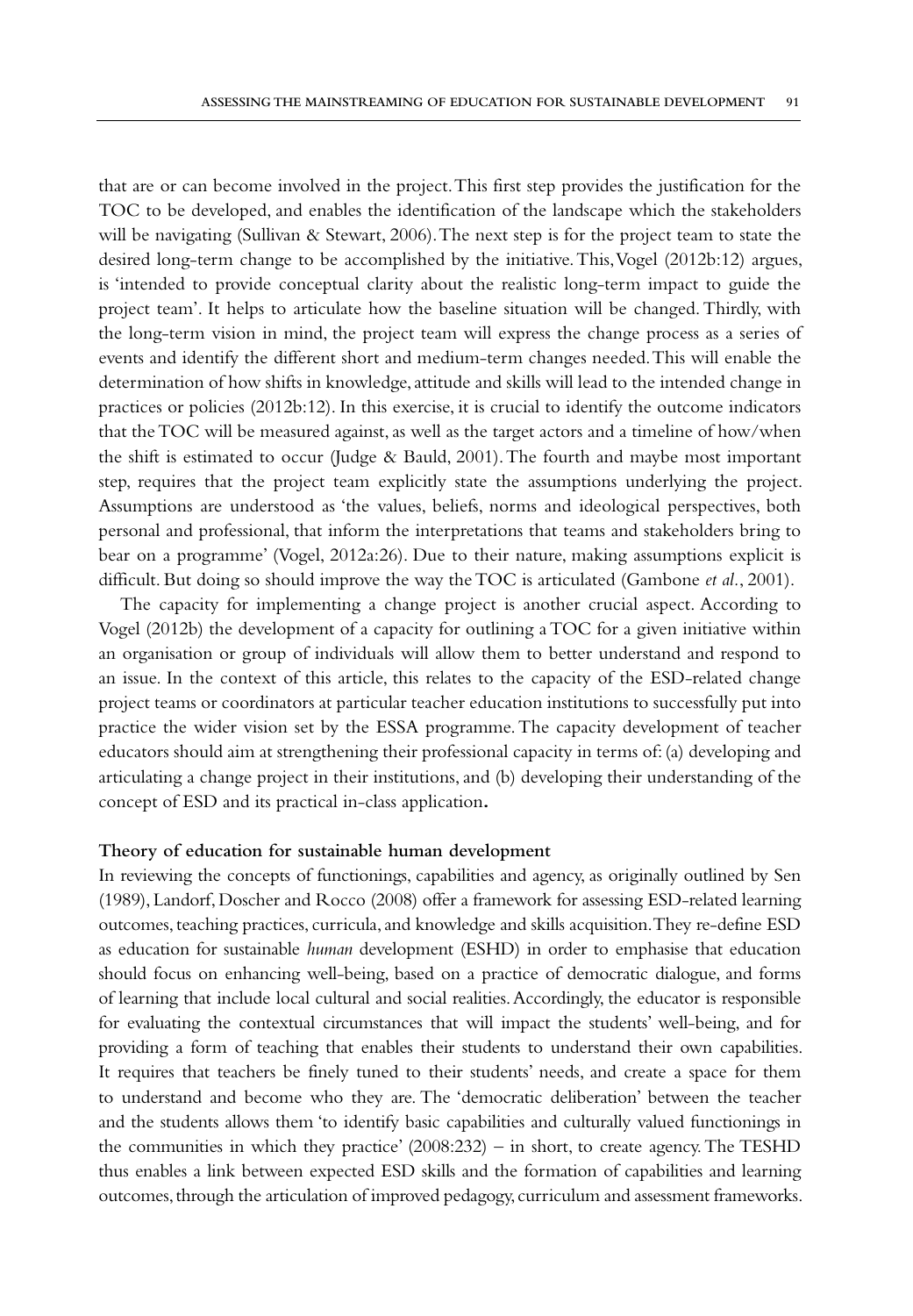There is a wide body of literature on how ESD is meant to achieve its aims. Hoffman (2006) articulates how the four 'pillars of learning', as defined by the International Commission on Education for the Twenty-first Century (Delors *et al.*, 1996), provide connecting points with Sen's vision to move towards achieved functionings. The four pillars (learning to know, learning to be, learning to live together, and learning to do) provide a parallel to Sen's concepts of reasonings, agency, potential through social capital and achieved functionings. Landorf *et al.* (2008) articulate this in terms of relevant pedagogy, curriculum and assessment in the context of educational institutions:

- *Pedagogy* for sustainable human development is centered on democratic dialogue. The educator facilitates a democratic dialogue with all learners with the aim of making them understand its significance: 'that freedom of choice has value in and of itself, regardless of results' (2008:233).
- *Curriculum* for sustainable human development goes beyond environmental education while focusing on 'locally determined basic capabilities' (2008:232). The educator's role is to guarantee that the curriculum is built through a process of democratic dialogue, where learners and community stakeholders 'address what students must know and [are] able to do in order to achieve valued functionings' (2008:232).
- *Assessment* for sustainable human development is closely associated with democratic dialogue. 'From the beginning of the year,' explain the authors, 'the educator and students should together assess the students' capabilities, and what they must know and learn in order to achieve locally valued functionings.' Examination 'is a recursive process, in which continuous monitoring of progress towards mutually agreed upon capabilities becomes an intrinsic element for both the educator and her students' (2008:233).

Table 1 summarises how ESD, Sen's capability approach, and education for sustainable human development relate to each other.

| The 'four pillars of learning' and<br>associated requirements:                                     | The capability<br>approach covers:           | Education for sustainable human<br>development covers it through:                               |
|----------------------------------------------------------------------------------------------------|----------------------------------------------|-------------------------------------------------------------------------------------------------|
| Learning to know<br>Recognising the challenge                                                      | Reasoning                                    | Relevant pedagogy: towards locally<br>determined capabilities                                   |
| Learning to be<br>Recognising the indivisibility of<br>human dignity                               | Agency                                       | Pedagogy based on democratic<br>dialogue and self-agency                                        |
| Learning to live together<br>Recognising collective responsibility<br>and constructive partnership | Potential through<br>social capital          | Building consensus on the basis of<br>democratic discussion of values, goals,<br>and priorities |
| Learning to do<br>Acting with determination                                                        | Basic capability or<br>achieved functionings | Learning about oneself and<br>identifying personal preferences                                  |

**Table 1.** How the 'four pillars of learning' relate to education for sustainable human development through the frame provided by the human capability approach

Source: Adapted from Hoffman (2006) and Landorf *et al.* (2008).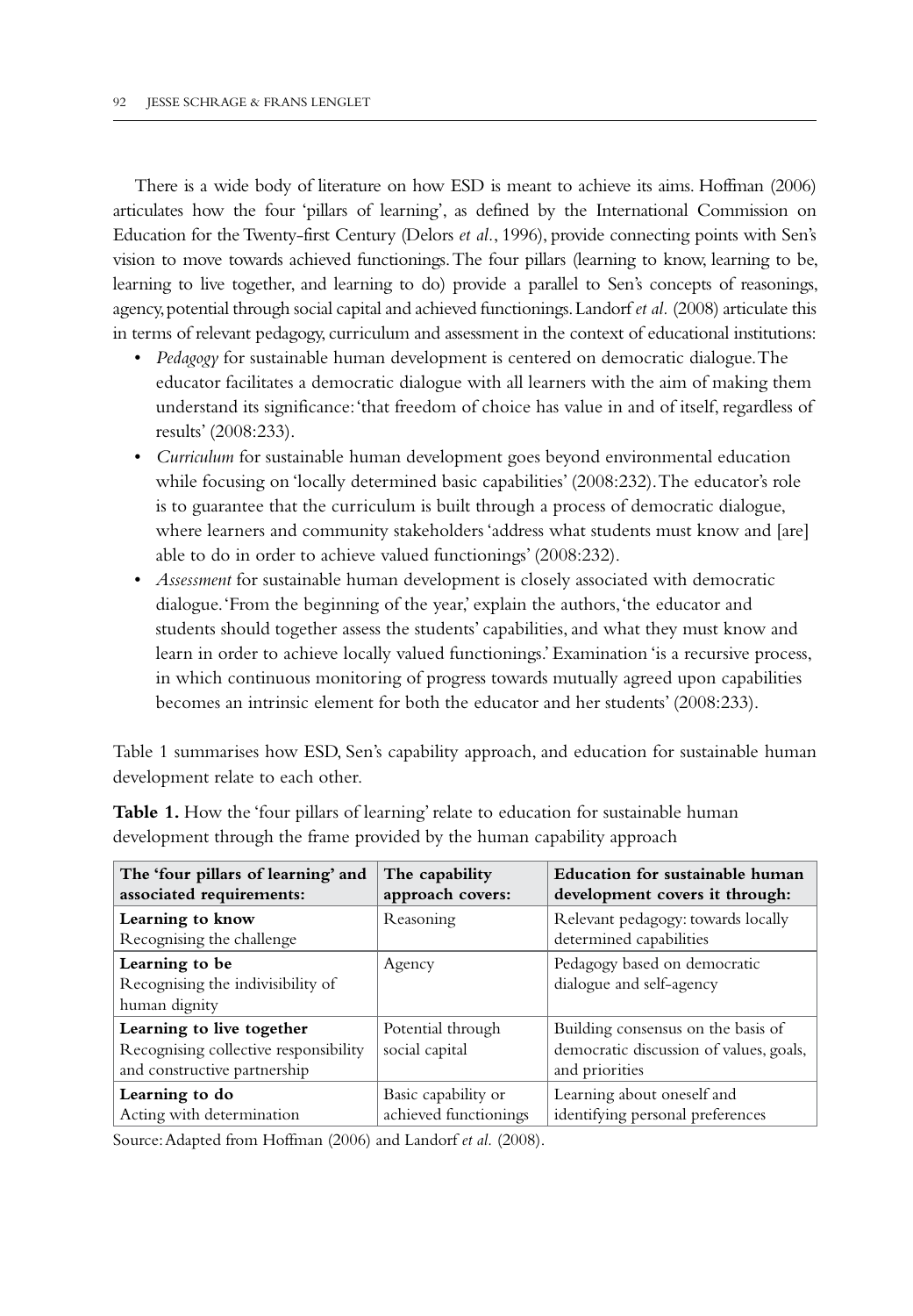During the field research, the TESDH was applied in two ways. First, it offered a guide to observe how different teachers involved with an ESD-related change project bring ESD into their practice. Second, it helped to understand what learning outcomes are to be expected in learners who are exposed to ESD pedagogies. The TESDH's strength lies in its ability to link relevant pedagogy with agency in learners – agency being a core element of ESD in general, and the ESSA programme in particular.

#### **Theory of transformative learning**

The field of education, and especially teaching and learning in the context of sustainability, has brought considerable attention to the theory of transformative learning. With its emphasis on learning processes and outcomes, TTL has enabled a re-framing of the role of education in relation to sustainability. As argued by Wals (2010) and Sterling (2005, 2011) the pluralistic society we live in (characterised by a wide range of values, interests and actors, along with the complex nature of sustainability issues) requires a way of learning that addresses divergent interests. Described as a pluralism of thoughts, TTL places emphasis on a critical, problem-based and reflective practice of education (Thomas, 2009). It enables: 'Education that fosters critically reflective thought, imaginative problem solving. The discourse is learner-centered, participatory, and interactive. It involves, group deliberation and group problem solving' (Mezirow, 2000:10).

For the TTL, sustainability is not a vision that education should strive for. Instead, and echoing a notion of critical ESD developed by Vare and Scott (2007), it becomes the state that emerges through transformative learning processes (Wals & Jickling, 2002; Wals & Corcoran, 2006). This transformative learning in the context of sustainability is a form of learning that enables alternative and new kinds of thinking and solutions that are 'co-created [and] co-owned by more reflexive citizens, living in a more reflexive and resilient society' (Wals, 2007: 42).

The TTL focuses on the processes that facilitate a collaborative reflection of the learners involved. It assumes that the reflexive interaction with heterogeneous members of a group allows the learners to mirror their own positions and mind-sets with those of others in the group. Wals (2007) stresses how a carefully balanced collaborative setting enables what he terms the 'deconstruction' (or de-framing) of individual assumptions and ideas which are then further challenged and assimilated with other ideas in a process of co-creation. For the TTL, this process of frame deconstruction is assumed to occur in, but not be limited to, group deliberation and social interactions. Not all participatory learning processes automatically result in a transformed understanding of an issue; but the transformed understanding that on occasion does occur, especially within the context of sustainability and through group processes, has been qualified as 'transformative social learning' (Wals, 2010). Essentially, this refers to the notion that a pluralistic and heterogeneous group will be able to identify new ways of approaching a problem as the group's internal diversity will help with 'switching back and forth' between different mind-sets and understandings of an issue.

Wals and Corcoran (2007) identified eight modalities that, integrated into higher education settings, foster autonomous thinking and an inclination toward systemic change among students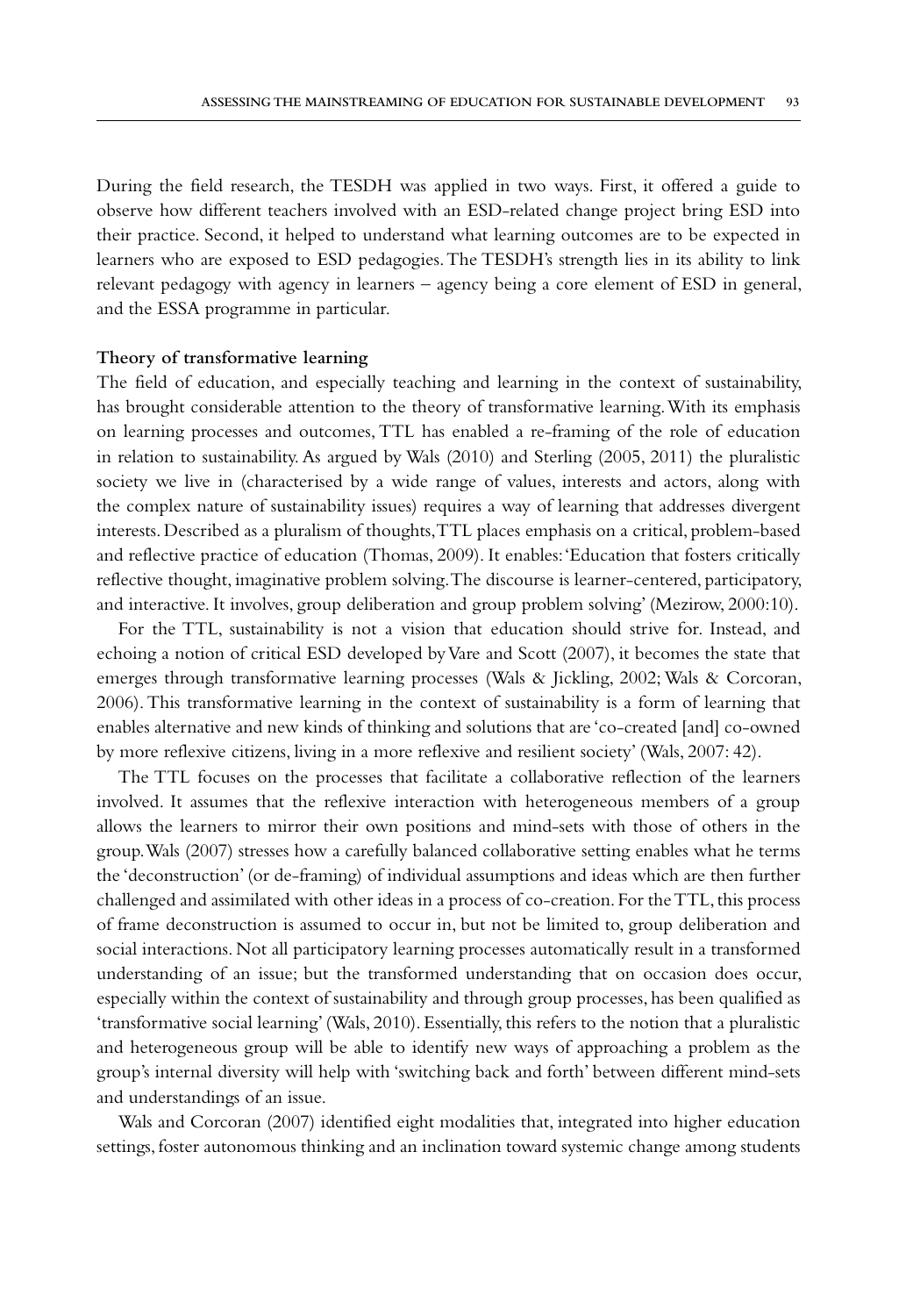and educators alike (see Table 2). By applying the TTL in teacher education institutions in Botswana, we wished to determine whether and how these modalities manifest themselves in the different ESD-related change projects.

| <b>Modalities</b>                  | Description                                                                                                    | Example                                                                                                                                          |
|------------------------------------|----------------------------------------------------------------------------------------------------------------|--------------------------------------------------------------------------------------------------------------------------------------------------|
| 1. Total immersion                 | Fostering a direct experience with<br>a real-world phenomenon.                                                 | Observing and monitoring sustainability<br>impacts.<br>Managing a specific issue.                                                                |
| 2. Diversity in<br>learning styles | Being sensitive to the variety of<br>learning styles, and preferences that<br>can be found in a single group.  | Offering a variety of didactic approaches.<br>Reflecting on the learning processes with<br>learners.                                             |
| 3. Active<br>participation         | Developing discourse and<br>ownership by utilising learners'<br>knowledge and ideas.                           | Soliciting the learners' own ideas,<br>conceptions and feelings.                                                                                 |
| 4. The value of<br>valuing         | Exposing the learners to alternative<br>ways of knowing and valuing<br>through self-confrontation.             | Giving learners opportunities to express<br>their own values.<br>Creating a safe and open learning<br>environment.                               |
| 5. Balancing the far<br>and near   | Developing empowerment by<br>showing that remote issues have<br>local expressions which one can<br>influence.  | Relating issues of biodiversity or<br>sustainability to last night's dinner.                                                                     |
| 6. A case study<br>approach        | Digging for meaning by studying<br>an issue in-depth and looking for<br>transferability to other areas.        | Assigning different people to explore<br>different angles of a particular theme and<br>bringing the different angles together.                   |
| 7. Social dimension<br>of learning | Mirroring learners' ideas,<br>experiences and feelings with<br>those of others, through social<br>interaction. | Taking time for discussions and exchange.<br>Addressing controversy.<br>Stimulating flexibility and open-<br>mindedness.                         |
| 8. Learning for<br>action          | Making the development of action<br>and action competences an integral<br>part of the learning process.        | Allowing learners to develop their own<br>course of action and to follow through<br>with it.<br>Studying examples of action-taking<br>elsewhere. |

**Table 2.** Eight modalities of transformative learning in higher education

Source: Wals and Corcoran (2007)

#### **Discussion of the framework**

In the above discussion, we have shown how each of the three theories have their own explanatory power. However, each of them remains partial in its ability to grasp the whole, especially when evaluating such a complex endeavor as an ESD-related change project in a teacher education institution. One of the characterising principles of ESD is that it is holistic in that there is an intricate dynamic between educational content and pedagogical method, as exemplified by the TESDH and the TTL. It also pertains to the close association between ESD's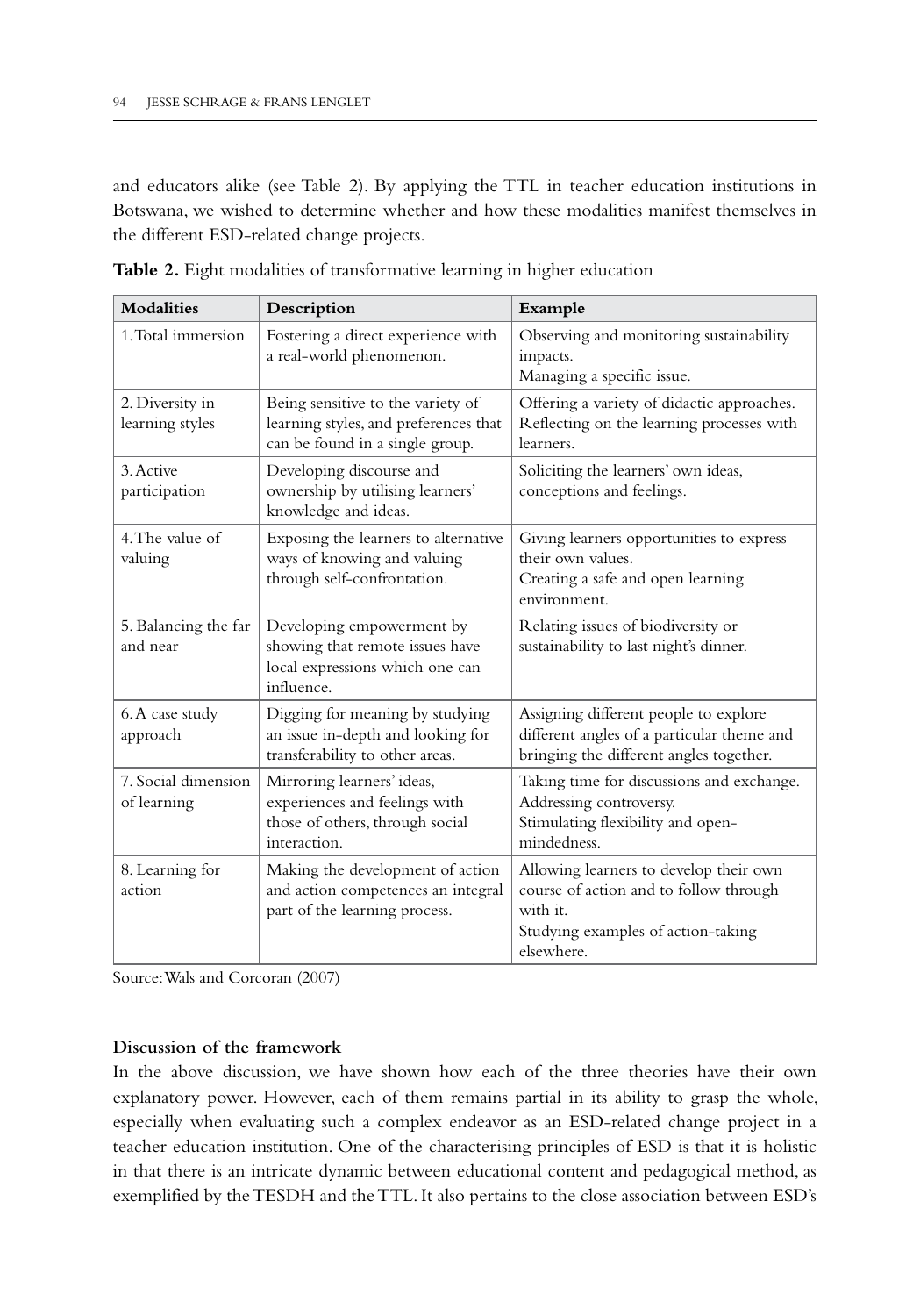substance and the manner in which ESD is being implemented through change projects, which is the major objective of the TOC. Concentrating on one theory while excluding one or two others violates this characteristic.

The three theoretical constructs provide a strong and dynamic frame to review what goes on in institutions that have decided to adopt ESD in their curriculum and teaching practices. Firstly, the TOC enables the identification of the different elements to facilitate the implementation of an initiative or project. It helps to identify the limiting or helping factors that accompany the change projects in their current state, such as the assumptions of the stakeholders involved, the dissonance in understanding different concepts, and the wider institutional context in which the change project is being developed. ESD implies a type of learning that equips learners to be able to navigate increasingly uncertain situations, to connect with real life challenges – a type of learning that is empowering, reflexive and critical (Lupele & Lotz-Sistka, 2012). To reflect this, the TESHD and the TTL together allow for the articulation of learning processes that enable the development of relevant knowledge, skills and competences to connect and deal with life's challenges. With the help of the TESHD, one can identify how student-teachers' and teachereducators' values are formulated and reflected in the context of the classroom. It also provides a frame for understanding how dialogue among learners can make learning and teaching more culturally relevant and democratic. Individually, the two lenses identify the features of innovative pedagogies and, when combined, help focus on agency or action-oriented learning, which is associated with a more reflexive and value-based approach to teaching and learning.

Through the assembly of its different elements, the framework is sensitive to the context in which it is being used. It is wide enough in its approach to deal with the complexity of the situations under study. At the same time, its individual components provide enough specificity to identify unique conditions or characteristics within teacher education institutions and compare ESD-related change project implementation in different contexts. Importantly, the framework allows this through its ability to cover two critical sets of ESD project implementation variable: (a) its sensitivity to individual and group key capacities (through the TOC, TESHD and the TTL); and (b) key contextual factors (through the TOC) supporting or hindering the implementation and support of ESD. Figure 1 illustrates how the conceptual framework – and the different themes it addresses – guided the gathering and structuring of data among teachereducators, administrators and student-teachers in Botswana.

This framework and its two emergent dimensions were used as framing for the development of the methodology, the generation of the data, and the subsequent analysis of the two teacher education institutions considered in this article.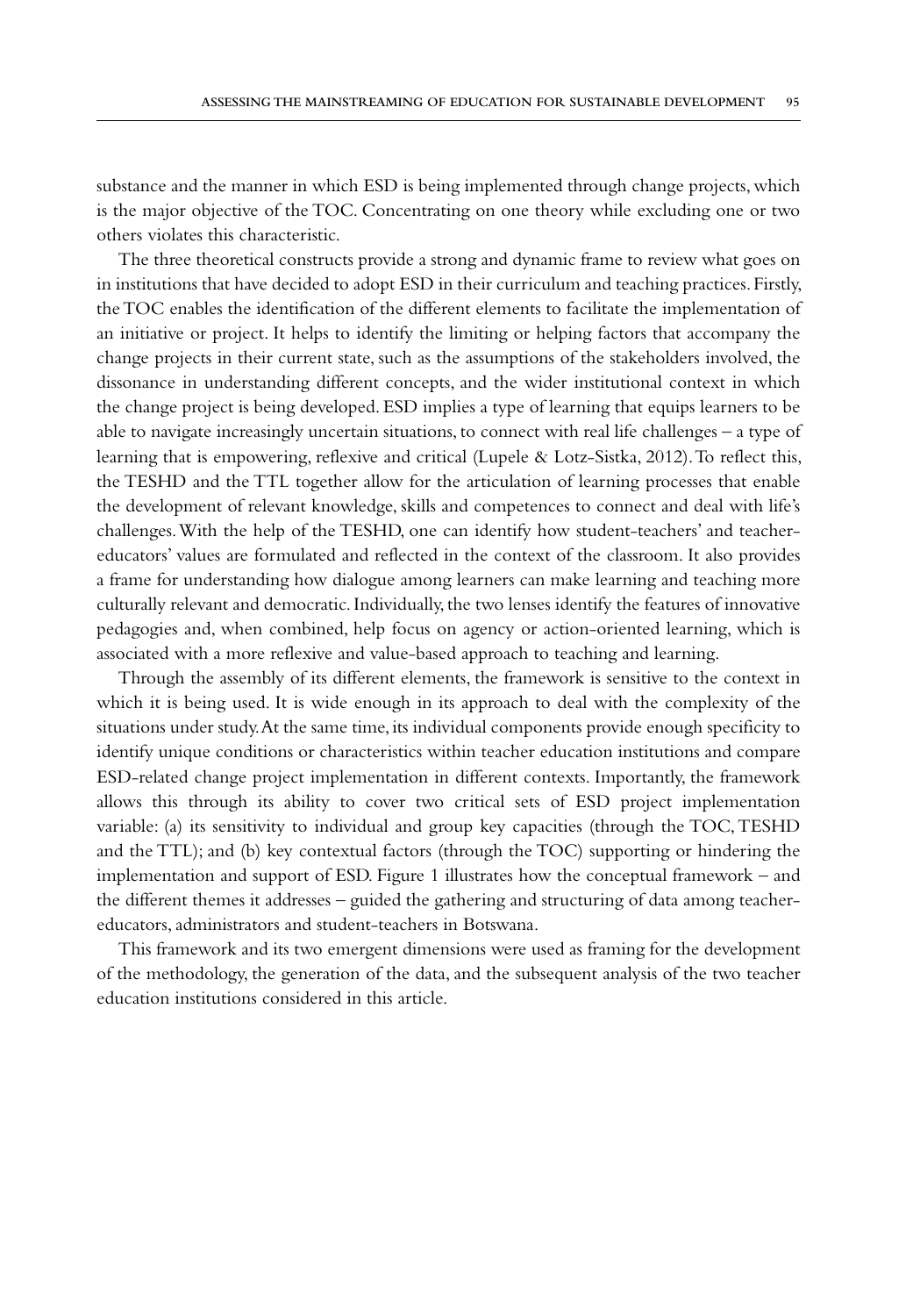Figure 1. Assessing curriculum change projects with an 'evaluative' framework



# *The Research*

With an earlier version of the framework developed above, Schrage (2015) undertook a qualitative study to determine whether and how teacher education institutions in Botswana were implementing, or had implemented, the change projects they had decided to undertake as a consequence of their having participated in the ESSA training workshops during 2013 and 2014. Data were generated in six teacher education institutions through individual and focus group interviews with teacher-educators, student-teachers and heads of institutions. These were complemented with document analysis and field observations. The different research techniques allowed for triangulation of the data. They assisted in probing the same phenomenon from different angles, and helped to obtain an understanding of its complexity.

This article focuses on the results in two out of the six teacher training institutions. They are identified as institution A and institution B. At the time of study (March 2015), each institution had articulated its own change project. The two change project coordinators in institution A aimed at infusing ESD through the design and development of the curriculum, educational materials and learning assessment tools. The change project in institution B was specifically targeting curriculum innovation and development of instructional materials related to in-class teaching practice.

Table 3 lists the different methods used to generate data in the two selected institutions.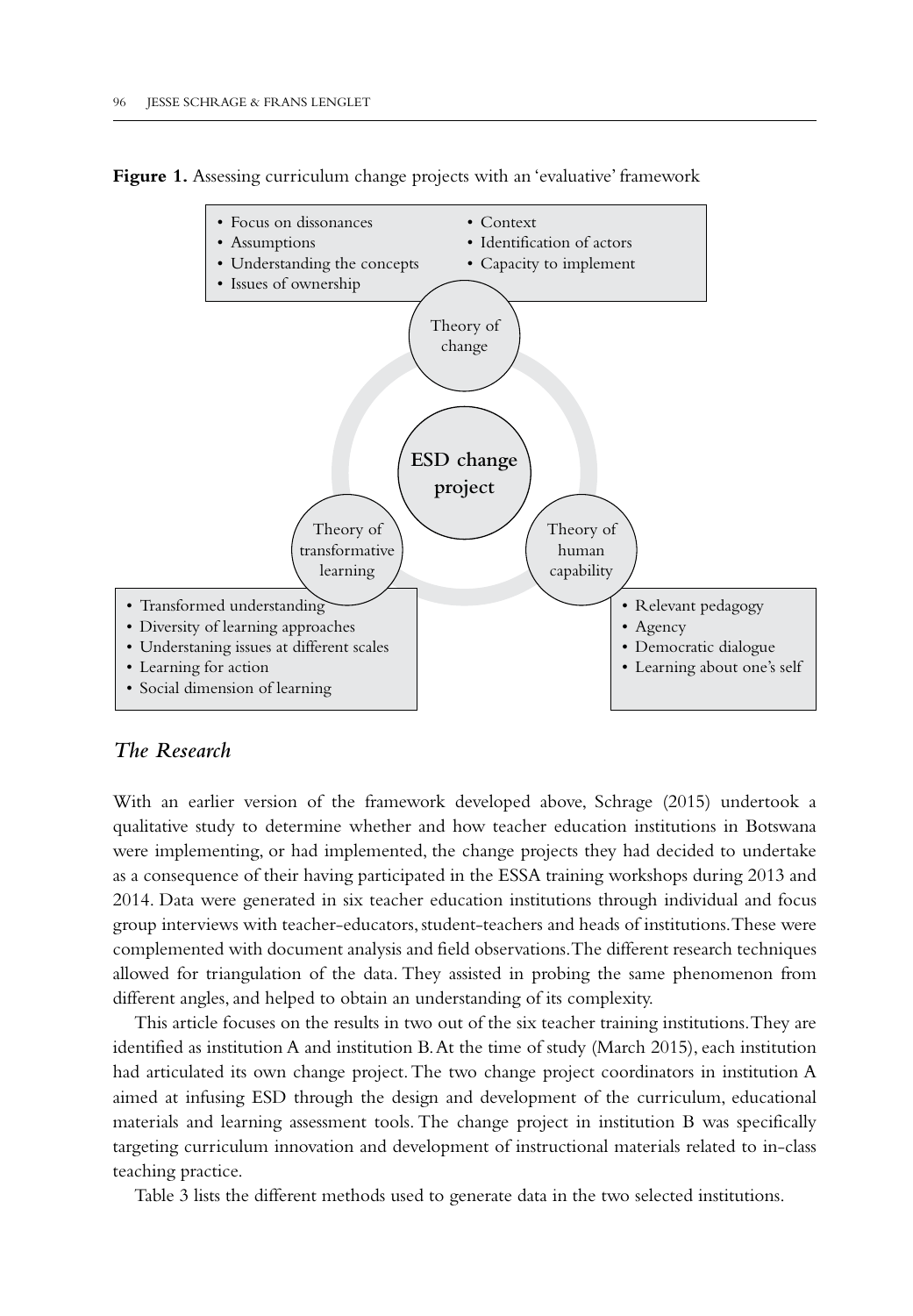| Institution          | Data gathering<br>& capturing<br>tool | Data source                                                                           | Data familiarisation                                                                          | Data analysis                       |
|----------------------|---------------------------------------|---------------------------------------------------------------------------------------|-----------------------------------------------------------------------------------------------|-------------------------------------|
| <b>Institution A</b> | <b>Interviews</b>                     | Two change project<br>coordinators                                                    | Verbatim transcription<br>and typing of notes                                                 | Thematisation<br>of data            |
|                      | Focus groups                          | Third year students<br>Second year students                                           | Typing of notes and<br>extraction of quotes                                                   | Data reduction                      |
|                      |                                       |                                                                                       | and segments of text<br>from different sources                                                | Interpretation                      |
|                      | Documents                             | Change project<br>reports<br>Institutional policy<br>documents<br>Student assessments | Verbatim transcription<br>and typing of notes                                                 | Triangulation<br>with other sources |
|                      | Field notes                           | About change<br>project coordination<br>team and project                              | Typing of notes                                                                               |                                     |
| Institution B        | Focus groups                          | Second year students<br>Change project<br>coordination team                           | Typing of notes and<br>extraction of quotes<br>and segments of text<br>from different sources |                                     |
|                      | Documents                             | Change project<br>reports<br>Institutional policy<br>documents<br>Student assessments | Verbatim transcription<br>and typing of notes                                                 |                                     |
|                      | Field notes                           | About change<br>project coordination<br>team and project in<br>both institutions      | Typing of notes                                                                               |                                     |

**Table 3.** Summary of the data gathering and analysis process

# *Application of the Framework: Results*

For the two teacher education institutions considered for this article, the findings are summarised in Table 4.

The combination of the three theoretical lenses made it possible to comprehend the extent to which the change projects contributed to embedding or infusing ESD in the training of student-teachers. The framework helped to identify a wide array of change project team factors supporting or hindering ESD infusion. Such factors included the teams' use of teaching methods, learning support materials, assessment, curriculum and understanding of ESD. The framework also helped to identify a group of factors external to the change project team that have been shown to impact how ESD teaching and learning practices were being mainstreamed in teacher education institutions in Botswana.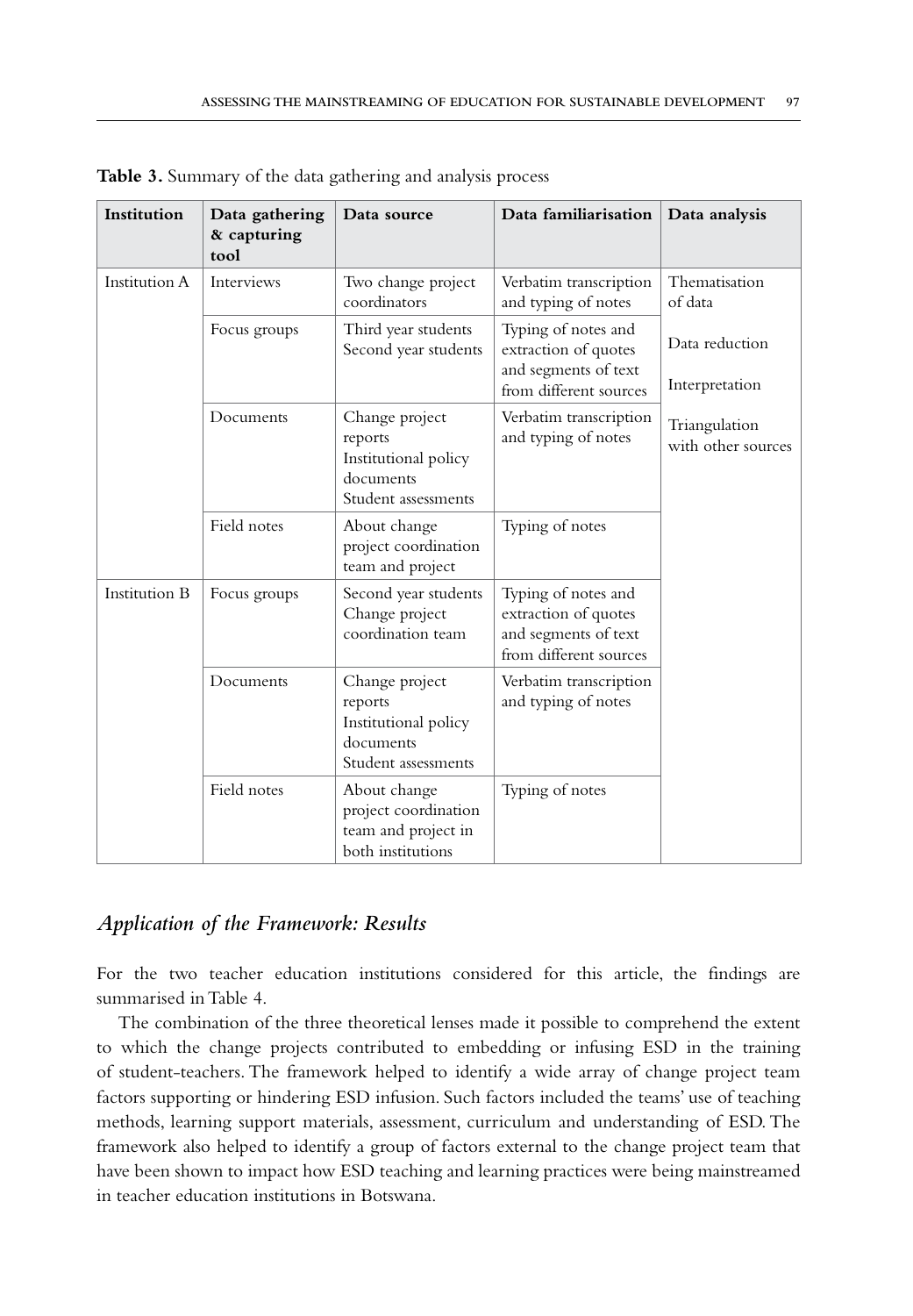| Institution/<br>Framework                                                                                                       | Theory of change                                                                                                                                                                                                                                                                                                                                                                                                                                                                                                                                               | Theory of education<br>for sustainable human<br>development                                                                                                                                                                                                                                                                         | Theory of<br>transformative<br>learning                                                                                                                                                                |
|---------------------------------------------------------------------------------------------------------------------------------|----------------------------------------------------------------------------------------------------------------------------------------------------------------------------------------------------------------------------------------------------------------------------------------------------------------------------------------------------------------------------------------------------------------------------------------------------------------------------------------------------------------------------------------------------------------|-------------------------------------------------------------------------------------------------------------------------------------------------------------------------------------------------------------------------------------------------------------------------------------------------------------------------------------|--------------------------------------------------------------------------------------------------------------------------------------------------------------------------------------------------------|
| Institution A<br>(university)<br>change project:<br>'Infusing ESD in<br>the curriculum of<br>teacher trainers'                  | <b>Context:</b> Favourable<br>but limited for project<br>implementation.<br>Capacity to implement:<br>Strong understanding<br>of concept of ESD in<br>theory and practice. Strong<br>ownership of project at<br>individual level.<br>Ability to adapt project to<br>institutional reality.<br>Assumptions:<br>Assumptions about project<br>articulation explored and<br>some addressed.<br>Long-term change:<br>Articulation of intended<br>long-term changes and<br>identification of actors to<br>implement that goal.                                       | Pedagogy: Integrated<br>notion of 'relevant<br>pedagogy' and focus on<br>pedagogy for 'agency'.<br>Curriculum: Infusion<br>through changed<br>learning outcomes,<br>evaluation & content.<br><b>Assessment:</b> Change<br>in assessment, reflecting<br>notion of democratic<br>debate and agency<br>between student and<br>teacher. | Detected<br>modalities:<br>Through diversity of<br>learning approaches,<br>exploration of issues<br>at multiple scales,<br>case studies, and<br>exploration of the<br>social dimension of<br>learning. |
| Institution B<br>(teacher education<br>college)<br>change project:<br>'Curriculum<br>innovation<br>and material<br>development' | <b>Context:</b> Administrative<br>and institutional context<br>is supportive to change<br>project implementation.<br>Multiple stakeholders<br>involved in project.<br>Capacity to implement:<br>Low. Limited understanding<br>of concept of ESD in<br>theory and practice. Some<br>dissonances between<br>members. Low ownership<br>on behalf of project team.<br><b>Assumptions: Several</b><br>assumptions pertaining to<br>ability to effect change with<br>regards to set goal.<br>Long-term change: Weak<br>articulation of intended<br>long-term change. | Pedagogy: Little or no<br>change observed.<br><b>Curriculum:</b> Creation<br>of booklet compiling<br>in-class activities; limited<br>focus on developing<br>'agency'.<br>Assessment: No change<br>in assessment.                                                                                                                    | Detected<br><b>modalities:</b> Focus on<br>diversity of learning<br>approaches.                                                                                                                        |

**Table 4.** Summary of research findings

In the following section, we discuss the findings related to the teams' and individuals' capacities to introduce change in their home institutions and to the context in which this implementation took place. In both cases, significant differences showed up between the two teacher education institutions.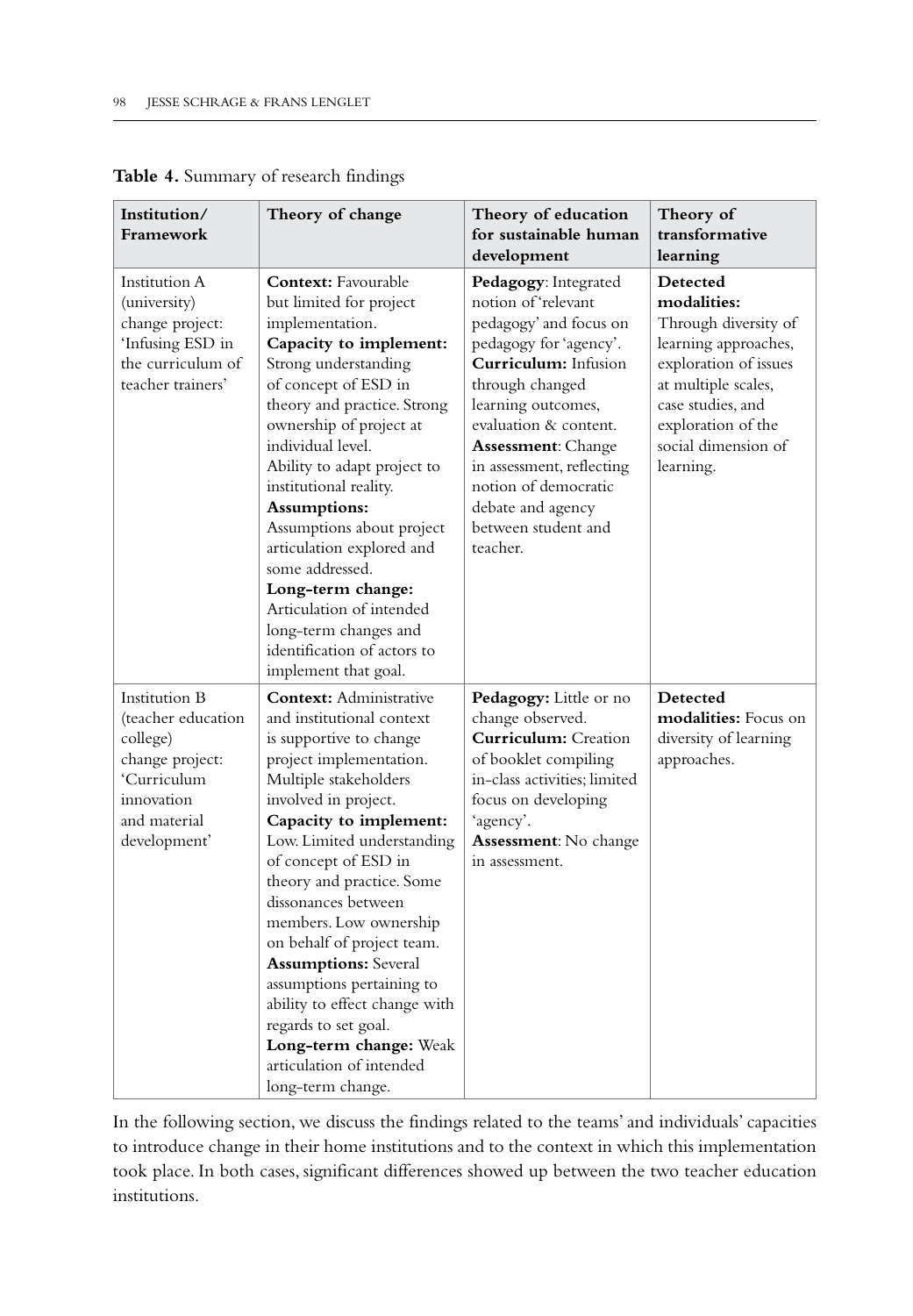## *Analysis and Discussion*

The data and following analysis has been organised following the two sets of critical variables emerging from the combination of the framework's theoretical lenses, namely, the variables relating to individual and group capacity, and those associated with context.

### **Set 1: Individual and group capacity variables**

Firstly, the extent of the 'consonance' or 'dissonance' between the team members seemed to have a strong impact on the team's capacity to infuse ESD. At institution B, there were clear differences of opinion among the change project team members. Two respondents explained that ESD learning should enable the creation of 'engaged citizens' with a sense of agency. Other respondents expressed the idea that ESD should include the notion of lifelong learning, or should aim towards a 'cleaner environment'. In the absence of consensus, it is difficult to see how the project team could effectively proceed with the change process. Institution A's change project did not show such dissonance. Unlike institution B, where a variety of stakeholders were brought together around the change project, the project coordinators in institution A did not establish a wider project committee. Instead, they themselves initiated and led the project implementation. Thus they reduced the possibility for dissonance or misunderstanding.

Secondly, the TOC explains that having a long-term goal, developing a plan of implementation and assigning different tasks to the team members develops ownership of the project while building agency among the different members. In this regard, the level of ownership differed between the two teams. At institution B, it appeared that the change project group had not articulated a long-term vision. This had a negative influence on the members' perception of the purpose of the change project, in terms of ESD pedagogy and content development. The data showed that, due to the absence of an internally developed common vision, the group was working towards meeting the perceived expectations of external actors; such as those of the Ministry of Education or ESSA workshop facilitators. In contrast, in interviews with the change project coordinators at institution A, they expressed a long-term vision for their change project and identified several actors and strategies to produce their desired outcomes, thus showing a clear sense of agency and ownership.

Thirdly, and perhaps most importantly, according to Vogel (2012a) the ability of the change project team to implement change relates to their ability to adapt to and adopt new forms of knowledge for their project, in other words, their 'capacity to learn'. With respect to our research, it is the capacity of the change project coordinators to comprehend the concept of ESD and to translate this understanding into learning outcomes, skills, pedagogy, curriculum change, assessment and content development. The TTL and TESHD provide a framework to understand ESD in this regard. The change project coordinators at institution A expressed a wider set of themes (ten) related to the two theoretical frames (see Figure 1) than those at institution B (three).

The extent to which ESD was infused in the two institutions seemed to depend on the ability of the project coordinators to articulate a comprehensive understanding of the ESD concept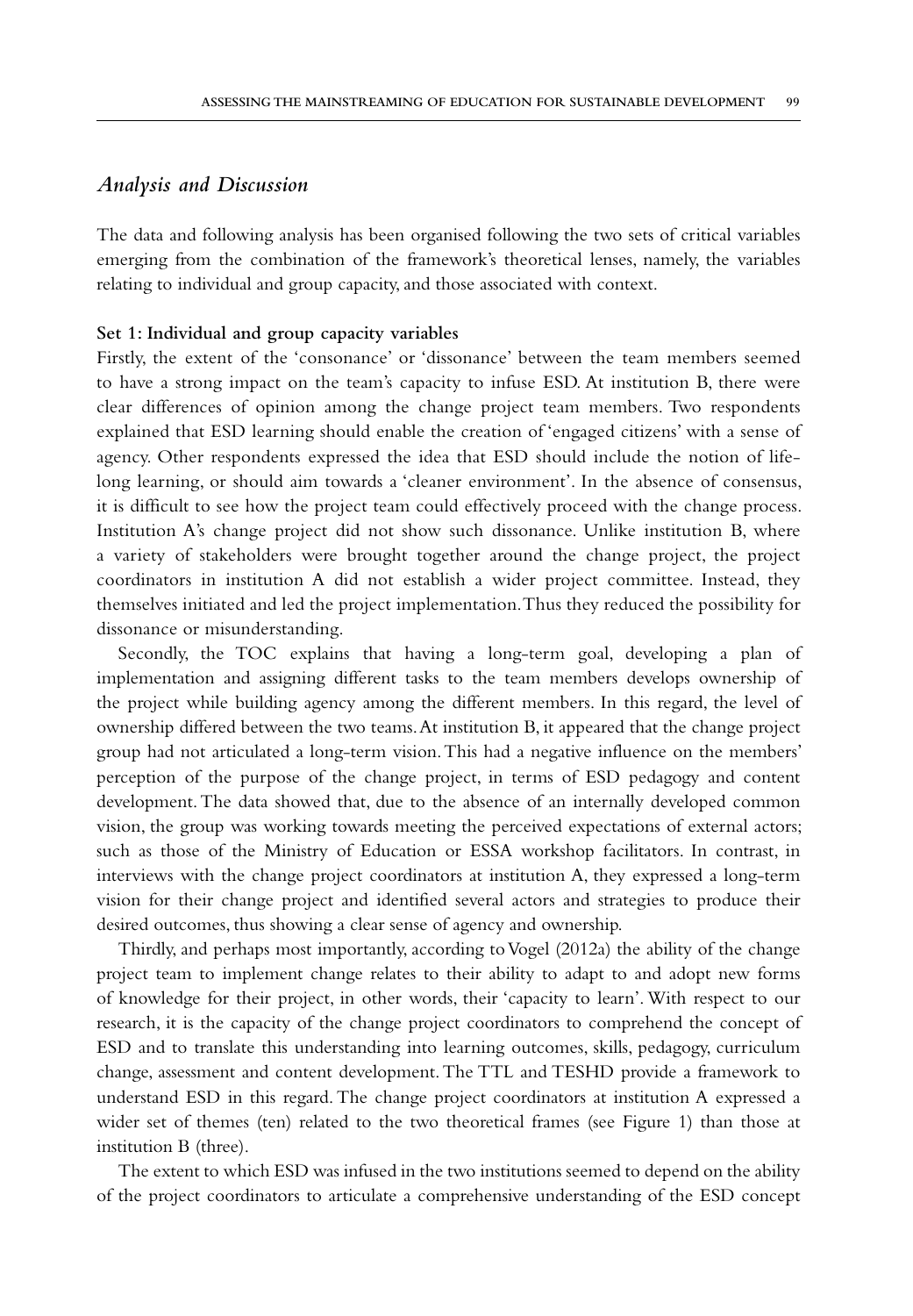– what the TOC describes as 'conceptual clarity'. The project coordinators at institution A had engaged with the concept of ESD in higher education for many years and were therefore well-versed in its articulation and implementation. The project coordination team at institution B had been exposed to ESD and its many facets during the ESSA workshops (in the previous months) for the very first time; at the time of research they had not engaged much with using the ESD concepts in their daily practice.

The capacity of change project coordinators to implement the desired change in their institution does not only depend on their inherent or acquired capacity to learn; as is presented below, it is also facilitated or inhibited by the context in which they and their change projects are situated.

#### **Set 2: Contextual variables**

The TOC explains that the wider context in which the change is occurring will inherently affect project articulation. Our framework enabled identification of the contextual elements affecting the way the change projects were articulated, developed and implemented, namely: the organisational set-up of the teacher education institutions; the institutional environment provided by the Ministry of Education and Skills Development; and the wider policy environment in which the projects were situated.

The data highlighted how the institutional and administrative structure in which the different change projects took place affected their development. At Institution B, the change project was situated under the principal's office. It involved heads of department as well as administrative staff. The involvement of such a variety of staff could be thought to encourage and facilitate the introduction of changes in the curriculum. However, this was not the case. The organisational structure of the institution seems to confer much authority and control to the principal; this places limits on the space that teacher educators have or perceive to have in taking initiatives and making their own decisions about their work practices. The change project coordinators expressed the opinion that their environment was constricting them in the development of their change projects.

By comparison, the administrative context of institution A was quite different. According to formal university rules, a proposal for changing teaching and learning processes is required to receive approval from a wide list of different actors: the department board, the faculty board, the advisory board, the school of graduate studies board, the academic planning committee and the senate. Despite (and perhaps because of) this complexity, such an administrative structure might provide for greater autonomy and agency among the teacher educators. Interviews with change project coordinators at institution A highlighted how they developed their projects in such a way to avoid what one of the change project coordinators called 'administrative red tape'. This institutional environment and the capacity of the change project coordinator to adapt accordingly likely affected the way in which the project itself was articulated.

The framework developed for this paper also revealed that the ministry's perceptions of ESD affected the formulation and development of the change project. At institution B, for example, various project coordinators noted that an official of the Ministry of Education had influenced the articulation of their change project. Moreover, field notes and interviews showed how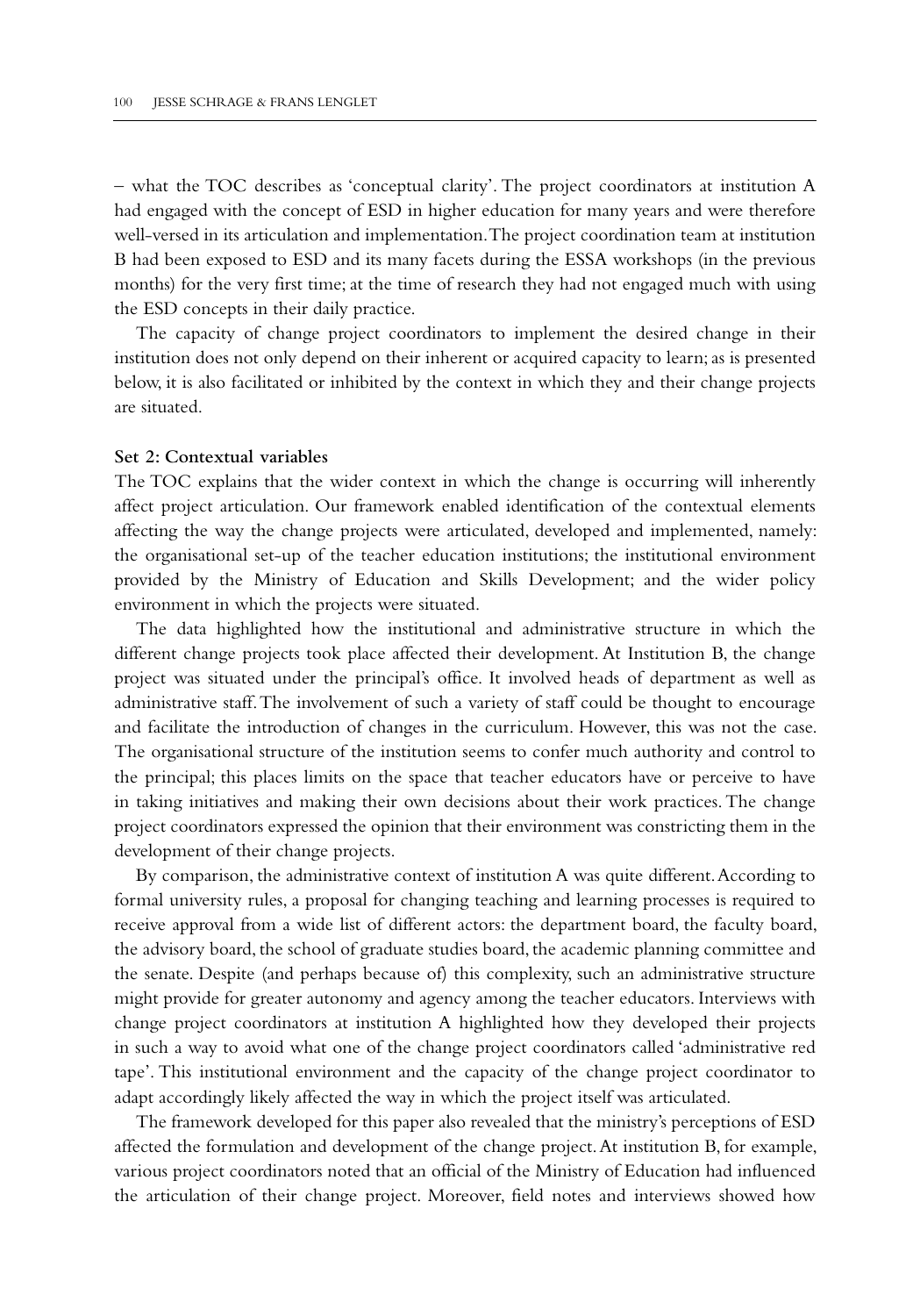funding opportunities for teacher education institutions were dependent on the way in which they framed their institutional change project.

Another contextual element that emerged from the interviews is the 1994 document developed by the National Education Commission. This commission introduced, for the first time, the necessity to teach and infuse school curricula with the concept of environmental education (Government of Botswana, 1994). Both change project coordinators at institution A referred to this document to justify their own approach in their change project. No other or more recent policy or document was mentioned.

## *Conclusion: Towards a Framework to Support ESD Infusion*

We conclude that the theoretical framework presented and 'tested' in this article matches the multidimensional nature of ESD. The TESHD together with the TTL helped develop an understanding of the ways in which ESD content and methods are being articulated in different teacher education institutions in Botswana, and how they translate in terms of transformative content, pedagogy and assessment. In addition, the framework (including the TOC) proved to be flexible and sensitive enough to discern the different administrative and institutional conditions in which the change projects were situated. At the same time, the framework's complexity proved to be both a strength and a weakness. Combining the three theoretical concepts is a way to cast a large net for understanding how ESD infusion can be fostered; however, this very combination brings together such a variety of themes and elements that the framework is cumbersome in its use. Enhancing the framework's analytical precision and power for identifying and assessing ESD practice and infusion would necessitate its further specification and operationalisation, as well as the actual testing thereof. It would also require more pertinent data collection methods, as well as a more detailed and standardised protocol for analysing and characterising the data. Such refinements are likely to provide a more profound analysis and more meaningful results. This would be a step towards addressing a lack of support currently plaguing the wider implementation of ESD in formal educational settings.

This framework (with its potential future refinements) provides insight into critical aspects, factors and conditions that impact ESD infusion. It is anticipated that it can be used for guidance and planning by educational administrators and other decision-makers involved in ESD-related/inspired change projects, programmes and policies.

## *Notes on the Contributors*

Jesse Schrage is a Bachelors- and Masters-level course coordinator and educator at the Centre for Environment and Development Studies at Uppsala University. Jesse works to embed transformative, collaborative and trans-disciplinary approaches to teaching and learning in higher education. Email: jesse.schrage@csduppsala.uu.se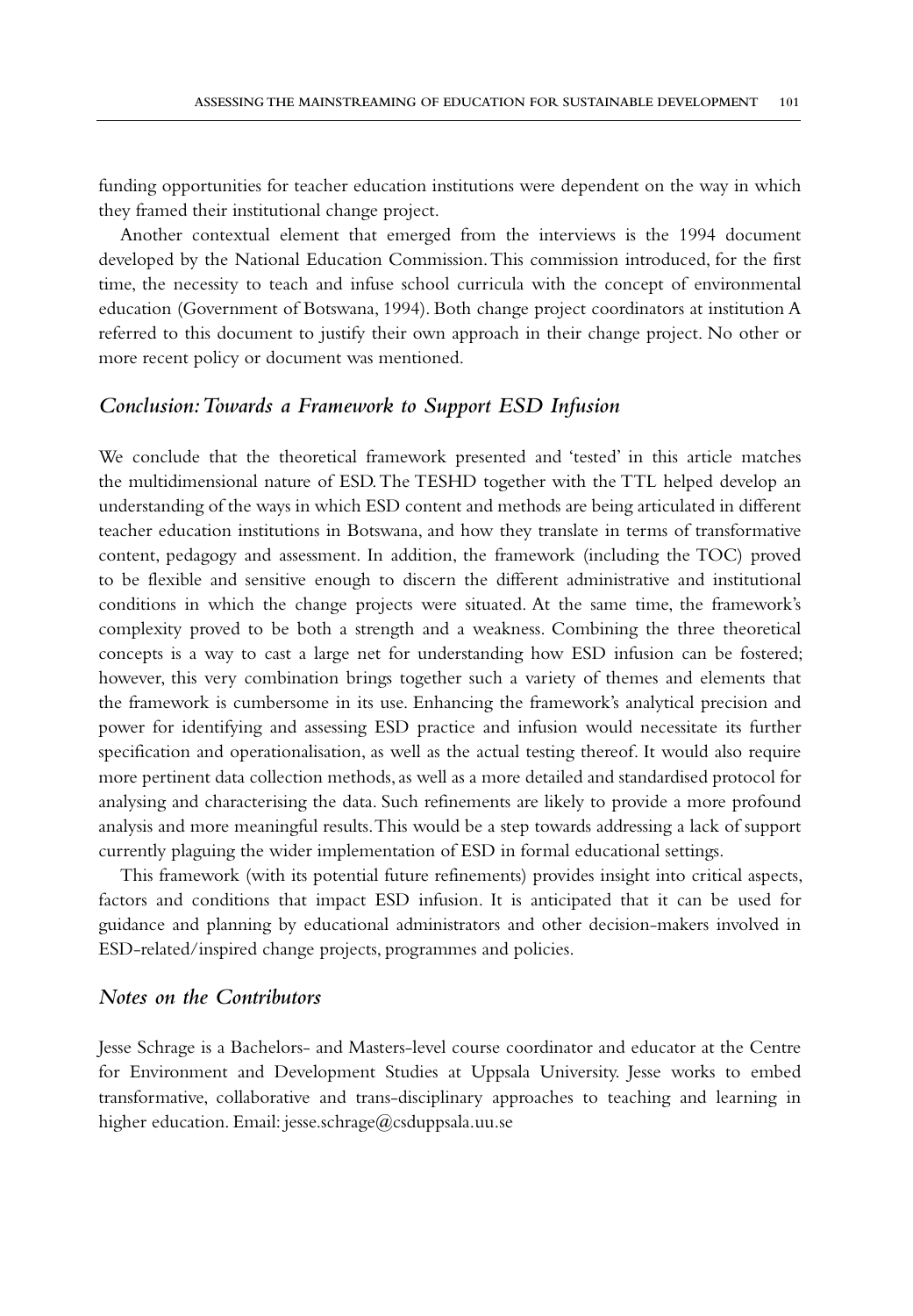Frans Lenglet is an educator and evaluator. Between 2008 and 2015, he was the director of the Swedish International Centre of Education for Sustainable Development (SWEDESD) at Uppsala University, Visby, Sweden. Email: frans@thelenglets.com

## *References*

- Blamey, A. & Mackenzie, M. (2007). Theories of change and realistic evaluation: Peas in a pod or apples and oranges? *Evaluation*, 13(4), 439–455.
- Connell, J.P. & Klem, A.K. (2000). You can get there from here: Using a theory of change approach to plan urban education reform. *Journal of Educational and Psychological Consultations*, 11(0), 93–120.
- Connolly, M. & Seymour, E. (2009). Why theories of change matter. [http://mobilizingstem.](http://mobilizingstem.wceruw.org/documents/Why%20Theories%20of%20Change%20Matter.pdf) [wceruw.org/documents/Why%20Theories%20of%20Change%20Matter.pdf](http://mobilizingstem.wceruw.org/documents/Why%20Theories%20of%20Change%20Matter.pdf), visited on 16 January 2017.
- Delors, J., Al Mufti, I., Amagi, I., Carneiro, R., Chung, F., Geremek, B., Gorham, W., Kornhauser, A., Manley, M., Padrón Quero, M., Savané, M.A., Singh, K. Stavenhagen, R., Won Suhr M. & Nanzhao, Z. (1996). *Learning: The treasure within.* Paris: UNESCO. [http://www.unesco.org/](http://www.unesco.org/education/pdf/15_62.pdf) [education/pdf/15\\_62.pdf](http://www.unesco.org/education/pdf/15_62.pdf), visited on 16 January 2017.
- Fulbright-Anderson, A., Kubisch A. C. & Connell, J.P. (1998). *New approaches to evaluating community initiatives: Theory, measurement and analysis.* Washington, DC: Aspen Institute.
- Fullan, M. (2006). Change theory: A force for school improvement. *Seminar Series* No. 157) Jolimont, Australia: Centre for Strategic Education.
- Gambone, M.A., Klem, A.M., Moore, W.P. & Summers, J.A. (2001). First things first: Creating the conditions and capacity for community-wide reform in an urban school district. New York: Manpower Demonstration Research Corp. [http://www.ydsi.org/ydsi/pdf/First\\_](http://www.ydsi.org/ydsi/pdf/First_Things_First.pdf) [Things\\_First.pdf,](http://www.ydsi.org/ydsi/pdf/First_Things_First.pdf) visited on 16 January 2017.
- Geiser, K.E., Rollins, S., Gerstain, A. & Blank, M.J. (2013). Early childhood community school linkages: Advancing a theory of change. [https://ed.stanford.edu/sites/default/files/manual/](https://ed.stanford.edu/sites/default/files/manual/ece.pdf) [ece.pdf,](https://ed.stanford.edu/sites/default/files/manual/ece.pdf) visited on 16 January 2017.
- Government of Botswana (1994). *The Revised National Policy on Education.* Gaborone: Government Printer.
- Government of Botswana (2007). *National Environmental Education Strategy and Action Plans 2.* Gaborone: Government Printer.
- Government of Botswana (2014). *National Environmental Education Strategy and Action Plans 3.* Gaborone: Government Printer.
- Hoffman, A.M. (2006). The capability approach and educational policies and strategies: Effective life skills education for sustainable development. [http://www.unece.org/fileadmin/DAM/](http://www.unece.org/fileadmin/DAM/env/esd/EGC/Relevant%20materials/ADFCAPABILITYARTICLE.doc) [env/esd/EGC/Relevant%20materials/ADFCAPABILITYARTICLE.doc](http://www.unece.org/fileadmin/DAM/env/esd/EGC/Relevant%20materials/ADFCAPABILITYARTICLE.doc), visited on 16 January 2017.
- Judge, K. & Bauld, L. (2001). Strong theory, flexible methods: evaluating complex communitybased initiatives. *Critical Public Health*, 11(1), 19–38.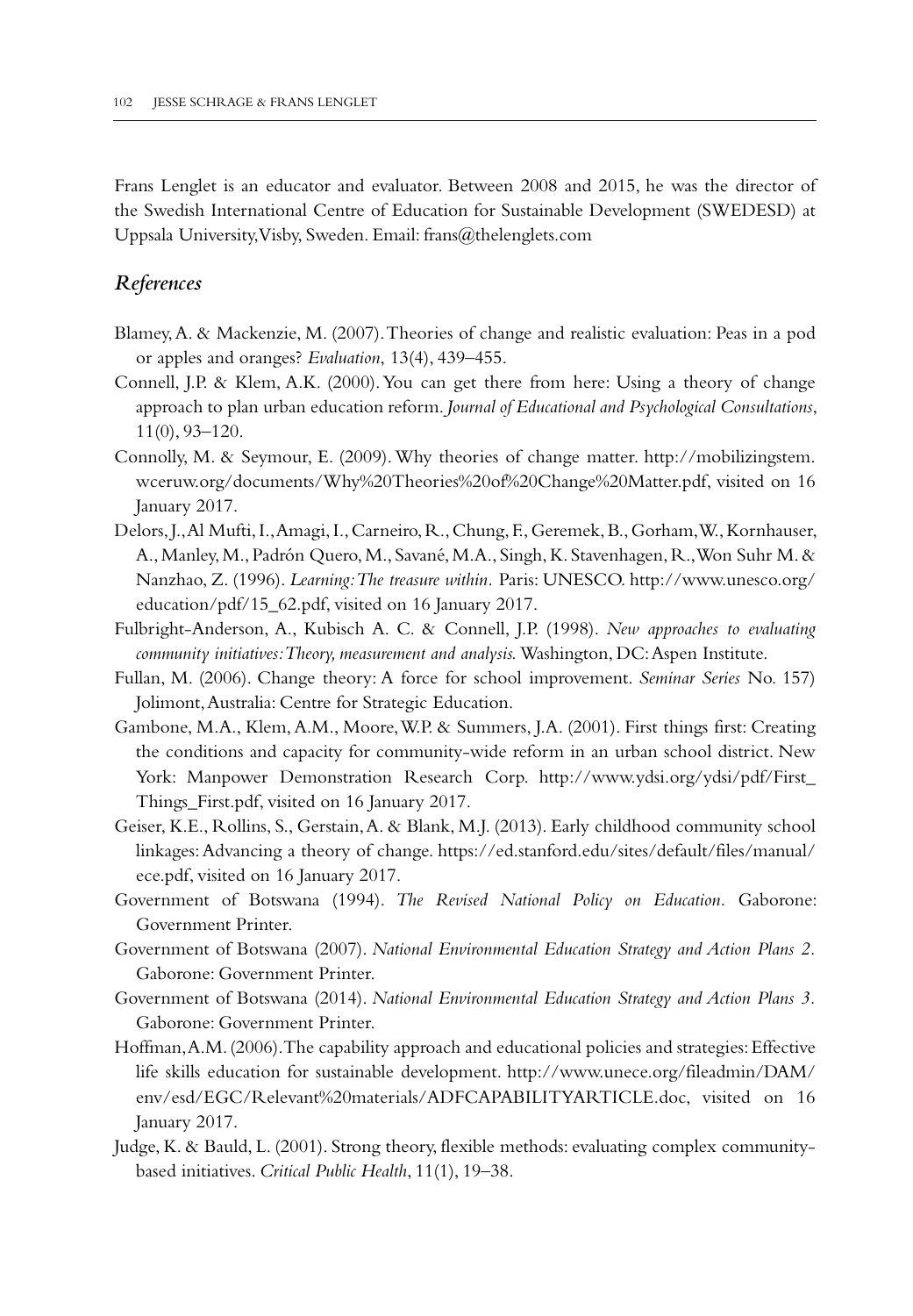- Ketlhoilwe, M.J. (2003). Environmental education policy implementation in Botswana: The role of secondary education officers and school heads. *Southern African Journal of Environmental Education*, 20(2003), 77–84.
- Ketlhoilwe, M.J. (2007). Environmental education policy interpretation: Challenges in Botswana schools. *Southern African Journal of Environmental Education*, 24(1), 171–184.
- Landorf, H., Doscher, S. & Rocco, T. (2008). Education for sustainable human development: Towards a definition. *Theory and Research in Education*, 6(0), 221–236.
- Lotz-Sisitka, H., Agbedahin, A. & Hlengwa, A. (2015). 'Seeding change': Developing a changeoriented model for professional learning and ESD in higher education institutions in Africa. In H. Lotz-Sisitka, A. Hlengwa, M. Ward, A. Salami, A. Ogbuigwe, M. Pradhan, M. Neeser & S. Lauriks (Eds), *Mainstreaming environment and sustainability in African Universities: Stories of Change*. Grahamstown: Rhodes University Environmental Learning Research Centre.
- Lupele, J. & Lotz-Sisitka, H. (Eds). (2012). *Learning today for tomorrow: Sustainable development learning processes in Sub-Saharan Africa.* Howick: SADC REEP.
- Mason, P. & Barnes, M. (2007). Constructing theories of change: Methods and sources. *Evaluation*, 13(0), 151–170.
- Mezirow, J. (2000). *Learning as transformation: critical perspectives on a theory in progress*. San Francisco, USA: Jossey Bass.
- Mosothwane M. & Ndwapi G. (2012) Training pre-service teachers in environmental education: The case of colleges of education in Botswana. *International Journal of Scientific Research in Education*, 5(1), 26–37.
- Nkambwe, M. & Essilfie, V.N. (2012). Misalignment between policy and practice: Introducing environmental education in school curricula in Botswana. *Educational Research and Reviews*, 7(1), 19–26.
- Schrage, J. (2015). *Mainstreaming education for sustainable development in Botswana: A case study research of teacher education institutions.* Uppsala: Department of Earth Sciences, Uppsala University.
- Sen, A. (1989). Development as Capabilities Expansion. *Journal of Development Planning*, 19(0), 41–58.
- Sterling, S. (2005). Higher education, sustainability, and the role of systemic learning. In P.B. Corcoran & A. Wals (Eds), *Higher education and the challenge of sustainability: Problematics, promise, and practice*. Dordrecht: Kluwer Academic Press.
- Sterling, S. (2011). Transformative learning and sustainability: Sketching the conceptual ground. *Learning and Teaching in Higher Education*, 5, 17–33.
- Sullivan, H. & Stewart, M. (2006). Who Owns the Theory of Change? *Evaluation*, 12(0), 179–199.
- Swedish International Centre of Education for Sustainable Development (SWEDESD). (2016). A multi-year partnership to mainstream education for sustainable development in teacher education in southern Africa. <http://swedesd.uu.se/education/essa/>, visited on 16 January 2017.